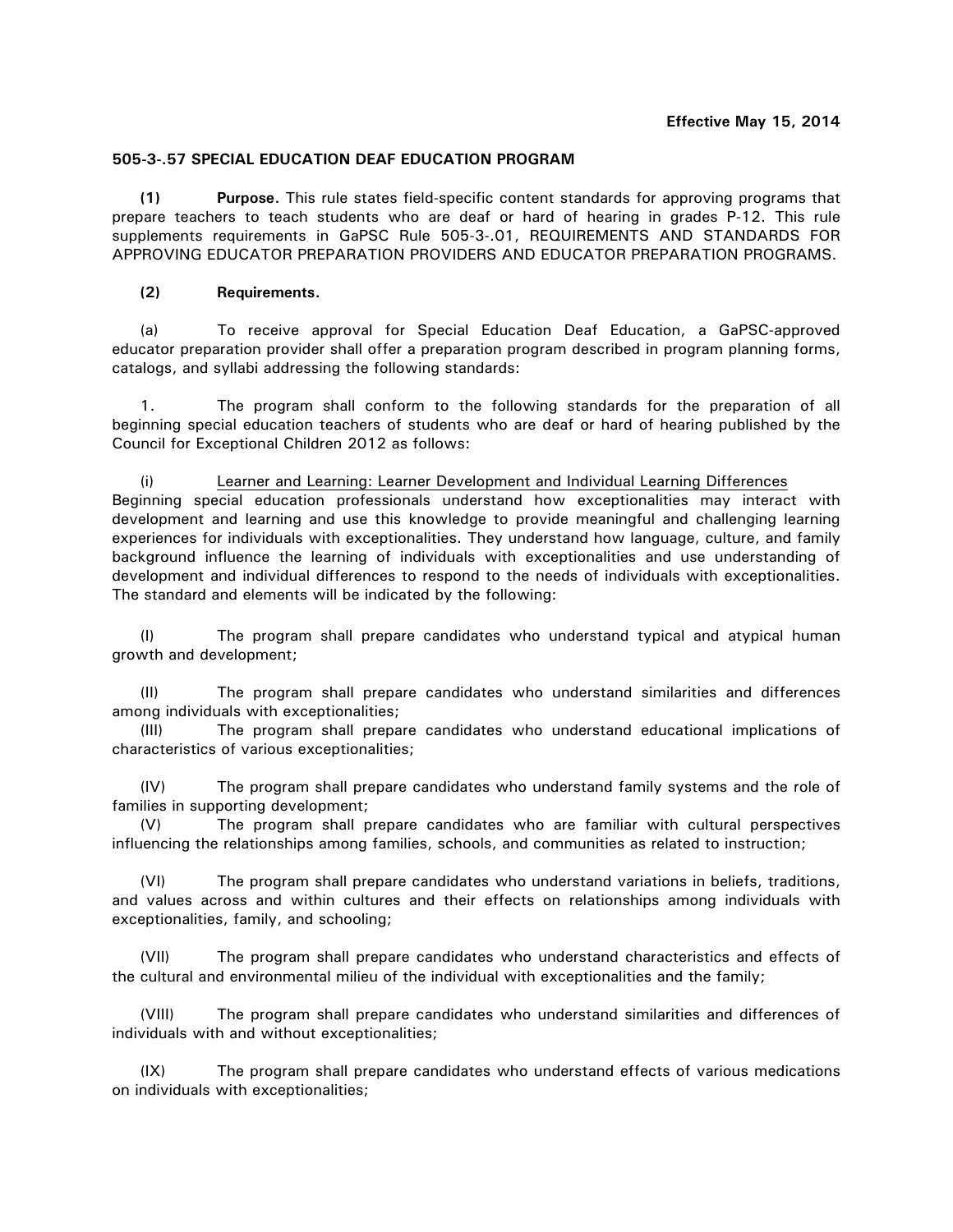(X) The program shall prepare candidates who understand the effects an exceptional condition(s) can have on an individual's life;

(XI) The program shall prepare candidates who understand the impact of individuals with exceptionalities' academic and social abilities, attitudes, interests, and values on instruction and career development;

(XII) The program shall prepare candidates who can demonstrate differing ways of learning of individuals with exceptionalities, including those from culturally diverse backgrounds and strategies for addressing these differences;

(XIII) The program shall prepare candidates who can demonstrate the effects of cultural and linguistic differences on growth and development;

(XIV) The program shall prepare candidates who understand the characteristics of one's own culture and use of language and the ways in which these can differ from other cultures and uses of languages;

(XV) The program shall prepare candidates who understand ways of behaving and communicating among cultures that can lead to misinterpretation and misunderstanding;

(XVI) The program shall prepare candidates who understand cognitive and language development of individuals who are deaf and hard of hearing;

(XVII) The program shall prepare candidates who understand the effects of the interrelationship among onset of hearing loss, age of identification, and provision of services on the development of the individuals who are deaf or hard of hearing;

(XVIII) The program shall prepare candidates who understand the influence of experience and educational placement on all developmental domains;

(XIX) The program shall prepare candidates who understand the influence of cultural identity and language on all developmental domains;

(XX) The program shall prepare candidates who understand components of linguistic and non-linguistic communication;

(XXI) The program shall prepare candidates who understand the importance of early intervention to language development;

(XXII) The program shall prepare candidates who understand the effects of sensory input on the development of language and learning;

(XXIII) The program shall prepare candidates who understand spoken and visual communication modes; and

(XXIV) The program shall prepare candidates who understand current theories of the development of spoken language and signed languages.

(ii) Learning Environments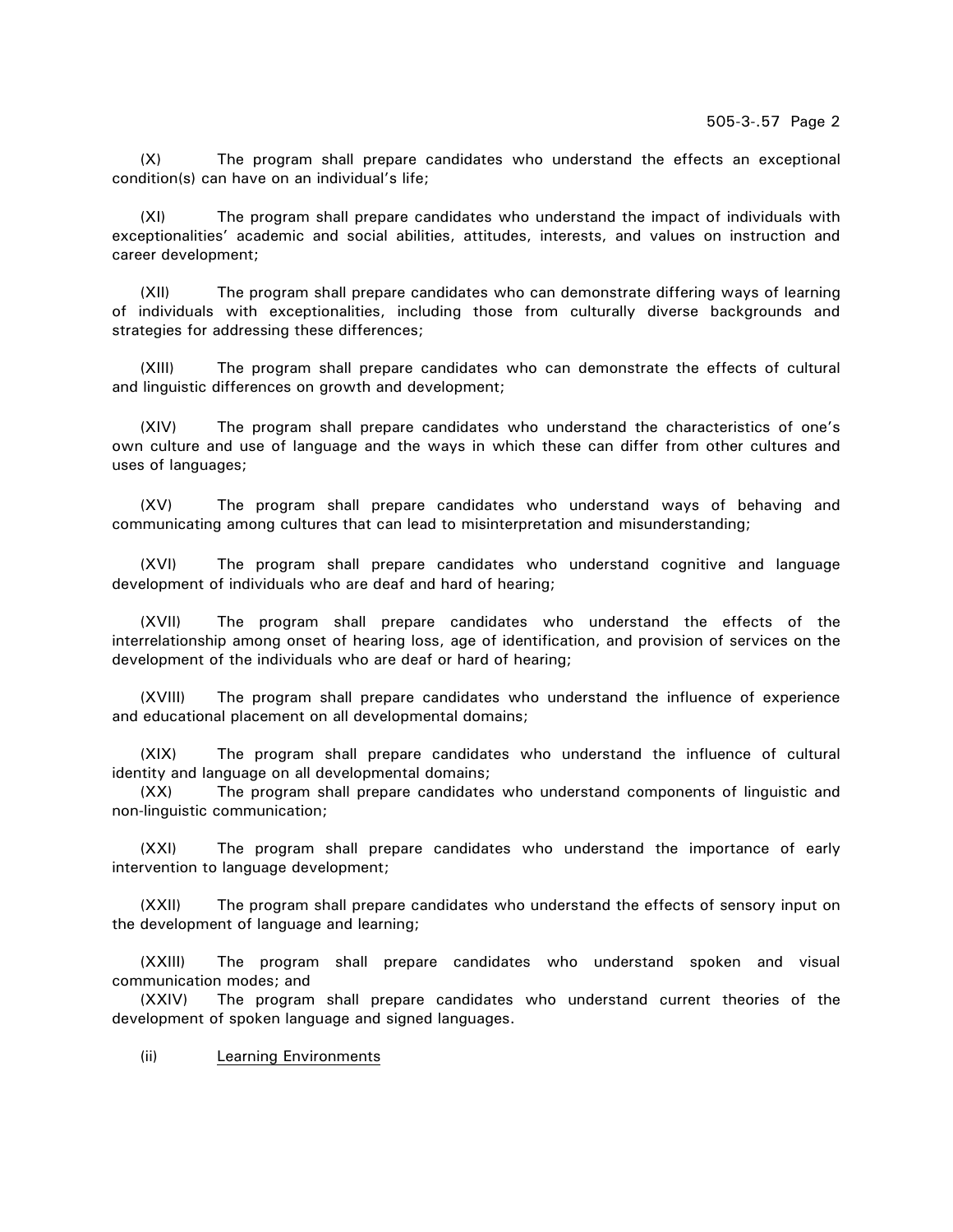505-3-.57 Page 3

Beginning special education professionals create safe, inclusive, culturally responsive learning environments so that individuals with exceptionalities become active and effective learners and develop emotional well-being, positive social interactions, and self-determination. They collaborate with general educators and other colleagues to create safe, inclusive, culturally responsive learning environments to engage individuals with exceptionalities in meaningful learning activities and social interactions. Beginning special education professionals use motivational and instructional interventions to teach individuals with exceptionalities how to adapt to different environments. They know how to intervene safely and appropriately with individuals with exceptionalities in crisis. The standard and elements will be indicated by the following:

(I) The program shall prepare candidates who understand the demands of learning environments;

(II) The program shall prepare candidates who understand basic classroom management theories and strategies for individuals with exceptionalities;

(III) The program shall prepare candidates who understand effective management of teaching and learning;

(IV) The program shall prepare candidates who understand teacher attitudes and behaviors that influence behavior of individuals with exceptionalities;

(V) The program shall prepare candidates who understand social skills needed for educational and other environments;

(VI) The program shall prepare candidates who are aware of strategies for crisis prevention and intervention;

(VII) The program shall prepare candidates who are aware of strategies for preparing individuals to live harmoniously and productively in a culturally diverse world;

(VIII) The program shall prepare candidates who understand ways to create learning environments that allow individuals to retain and appreciate their own and each other's respective language and cultural heritage;

(XIX) The program shall prepare candidates who understand ways cultures are negatively stereotyped;

(X) The program shall prepare candidates who understand strategies used by diverse populations to cope with a legacy of former and continuing racism;

(XI) The program shall prepare candidates who understand the influence of family communication and culture on all developmental domains;

(XII) The program shall prepare candidates who create a safe, equitable, positive, and supportive learning environment in which diversities are valued;

(XIII) The program shall prepare candidates who identify realistic expectations for personal and social behavior in various settings;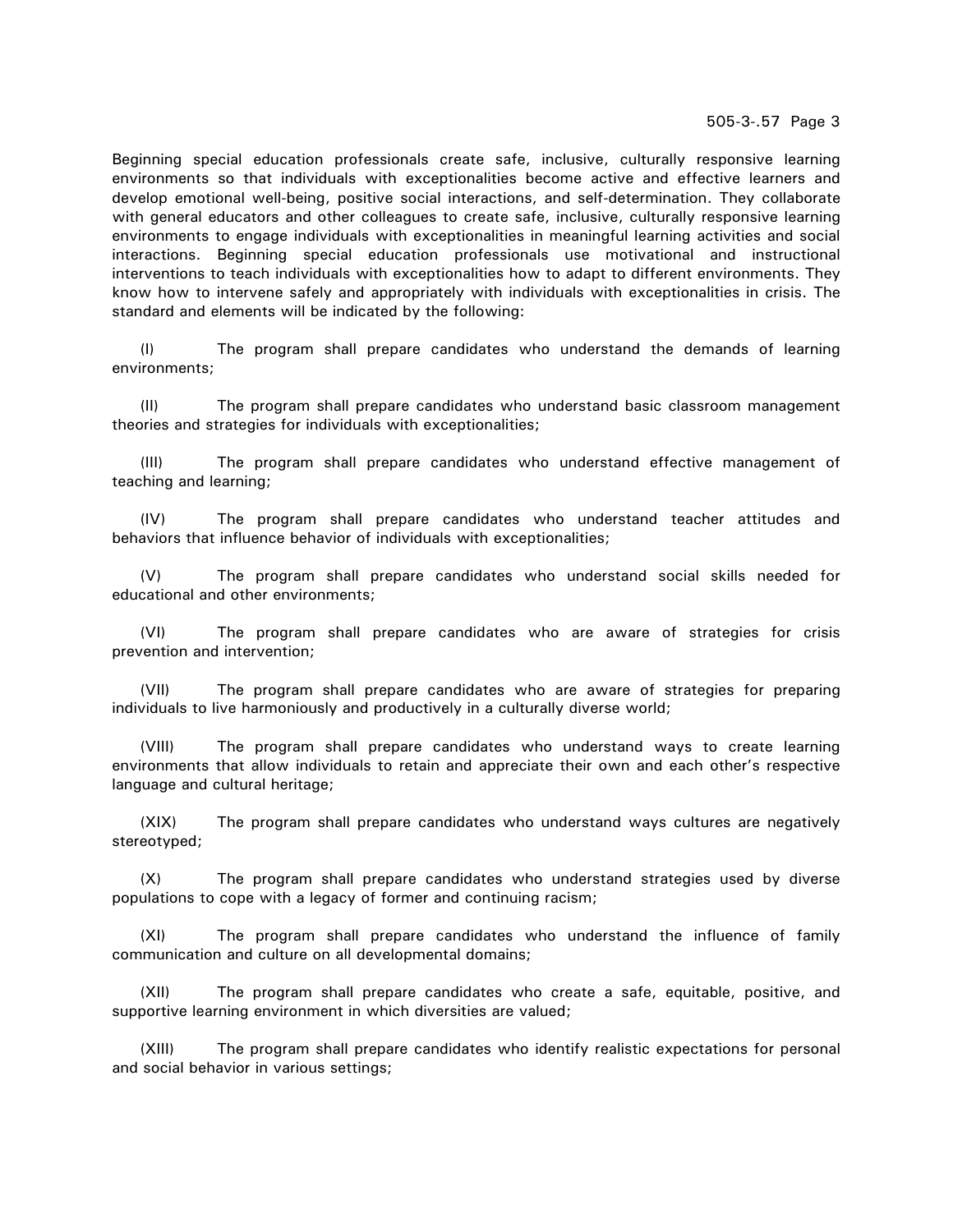(XIV) The program shall prepare candidates who identify supports needed for integration into various program placements;

(XV) The program shall prepare candidates who design learning environments that encourage active participation in individual and group activities;

(XVI) The program shall prepare candidates who modify the learning environment to manage behaviors;

(XVII) The program shall prepare candidates who use performance data and information from all stakeholders to make or suggest modifications in learning environments;

(XVIII) The program shall prepare candidates who establish and maintain rapport with individuals with and without exceptionalities;

(XIX) The program shall prepare candidates who teach self-advocacy;

(XX) The program shall prepare candidates who create an environment that encourages self-advocacy and increased independence;

(XXI) The program shall prepare candidates who use effective and varied behavior management strategies;

(XXII) The program shall prepare candidates who use the least intensive behavior management strategy consistent with the needs of the individual with exceptionalities;

(XXIII) The program shall prepare candidates who design and manage daily routines;

(XXIV) The program shall prepare candidates who organize, develop, and sustain learning environments that support positive intra-cultural and intercultural experiences;

(XXV) The program shall prepare candidates who mediate controversial intercultural issues among individuals with exceptionalities within the learning environment in ways that enhance any culture, group, or person;

(XXVI) The program shall prepare candidates who structure, direct, and support the activities of Para-educators, volunteers, and tutors;

(XXVII) The program shall prepare candidates who use universal precautions;

(XXVIII) The program shall prepare candidates who provide ongoing opportunities for interactions between individuals who are deaf or hard of hearing with peers and role models who are deaf or hard of hearing;

(XXIX) The program shall prepare candidates who provide access to incidental language experiences;

(XXX) The program shall prepare candidates who prepare individuals who are deaf or hard of hearing to use interpreters;

(XXXI) The program shall prepare candidates who manage assistive technology for individuals who are deaf or hard of hearing; and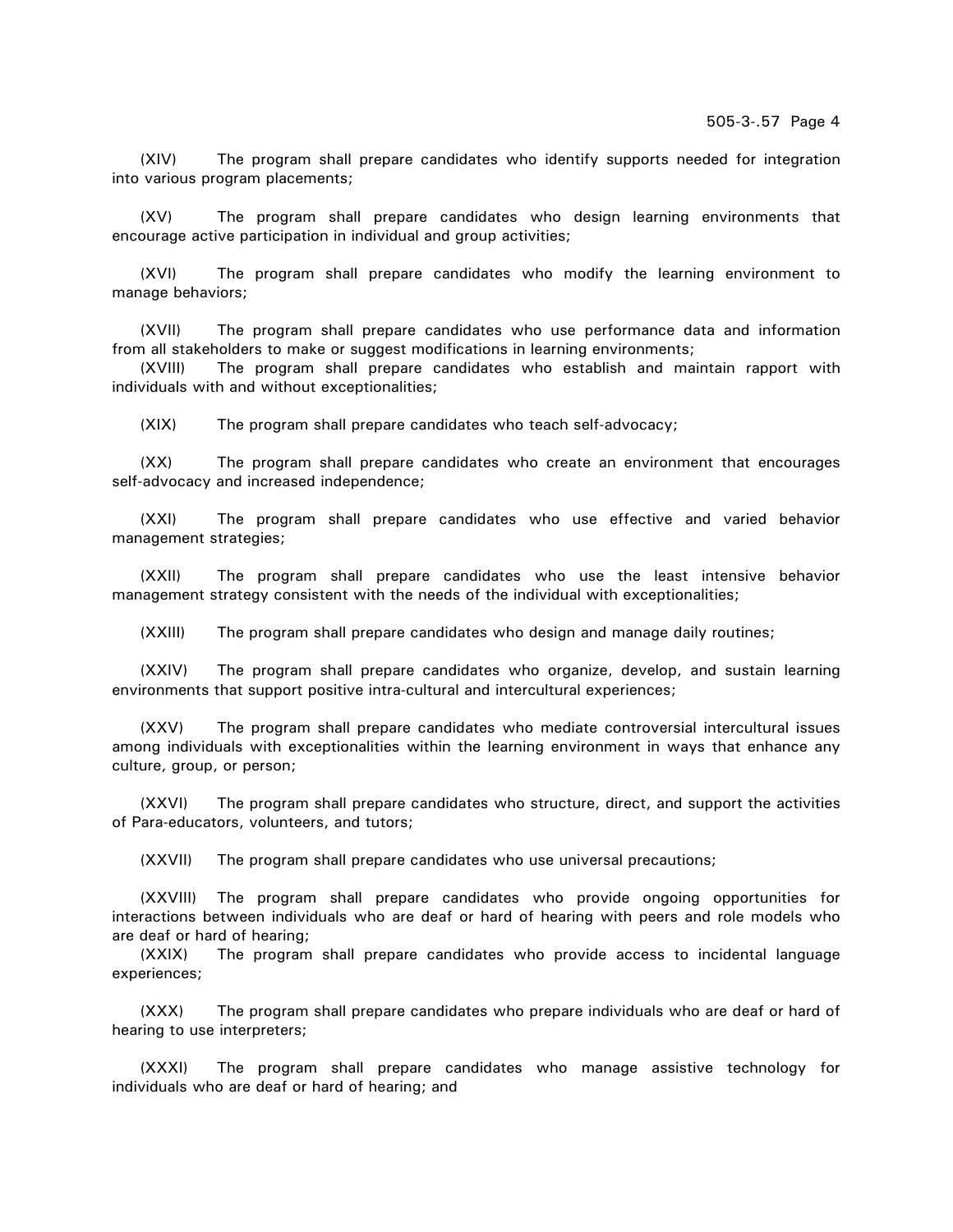(XXXII) The program shall prepare candidates who can design a classroom environment that maximizes opportunities for visual and/or auditory learning and meets developmental and learning needs.

# (iii) Curricular Content Knowledge

Beginning special education professionals use knowledge of general and specialized curricula to individualize learning for individuals with exceptionalities. They understand the central concepts, structures of the discipline and tools of inquiry of the content areas they teach and can organize this knowledge, integrate cross-disciplinary skills and develop meaningful learning progressions for individuals with exceptionalities. Beginning special education professionals understand and use general and specialized content knowledge for teaching across curricular content areas to individualize learning for individuals with exceptionalities and can modify general and specialized curricula to make them accessible to individuals with exceptionalities. The standard and elements will be indicated by the following:

(I) The program shall prepare candidates who understand theories and research that form the basis of curriculum development and instructional practices;

(II) The program shall prepare candidates who understand scope and sequences of general and special curricula;

(III) The program shall prepare candidates who understand national, state or provincial, and local curricula standards;

(IV) The program shall prepare candidates who understand technology for planning and managing the teaching and learning environment;

(V) The program shall prepare candidates who identify and prioritize areas of the general curriculum and accommodations for individuals with exceptionalities;

(VI) The program shall prepare candidates who integrate affective, social, and life skills with academic curricula;

(VII) The program shall prepare candidates who plan and implement transitions across service continuums; and

(VIII) The program shall prepare candidates who integrate language instruction into academic areas.

# (iv) Assessment

Beginning special education professionals use multiple methods of assessment and data-sources in making educational decisions. They select and use technically sound formal and informal assessments that minimize bias and use knowledge of measurement principles and practices to interpret assessment results and guide educational decisions for individuals with exceptionalities. Beginning special education professionals in collaboration with colleagues and families use multiple types of assessment information in making decisions about individuals with exceptionalities. They engage individuals with exceptionalities to work toward quality learning and performance and provide feedback to guide them. The standard and elements will be indicated by the following:

(I) The program shall prepare candidates who understand basic terminology used in assessment;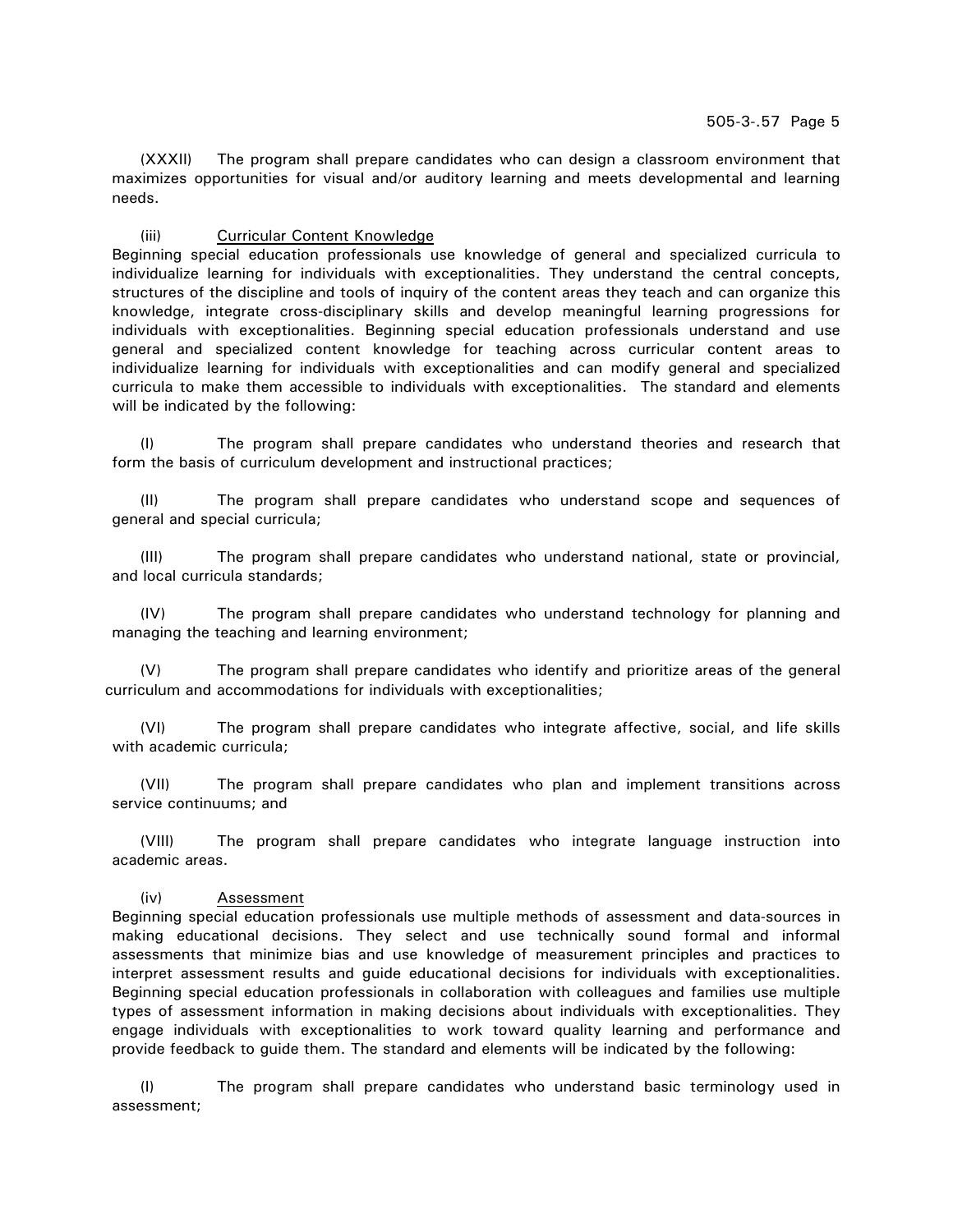(II) The program shall prepare candidates who understand legal provisions and ethical principles regarding assessment of individuals;

(III) The program shall prepare candidates who understand screening, pre-referral, referral, and classification procedures;

(IV) The program shall prepare candidates who understand the use and limitations of assessment instruments;

(V) The program shall prepare candidates who understand national, state or provincial, and local accommodations and modifications;

(VI) The program shall prepare candidates who are aware of specialized terminology used in assessing individuals who are deaf or hard of hearing;

(VII) The program shall prepare candidates who gather relevant background information;

(VIII) The program shall prepare candidates who administer nonbiased formal and informal assessments;

(IX) The program shall prepare candidates who use technology to conduct assessments;

(X) The program shall prepare candidates who develop or modify individualized assessment strategies;

(XI) The program shall prepare candidates who interpret information from formal and informal assessments;

(XII) The program shall prepare candidates who use assessment information in making eligibility, program and placement decisions for individuals with exceptionalities, including those from culturally and/or linguistically diverse backgrounds;

(XIII) The program shall prepare candidates who report assessment results to all stakeholders using effective communication skills;

(XIV) The program shall prepare candidates who evaluate instruction and monitor progress of individuals with exceptionalities;

(XV) The program shall prepare candidates who create and maintain records;

(XVI) The program shall prepare candidates who administer assessment tools using the individuals' preferred mode and language of communication;

(XVII) The program shall prepare candidates who develop specialized assessment procedures that allow for alternative forms of expression; and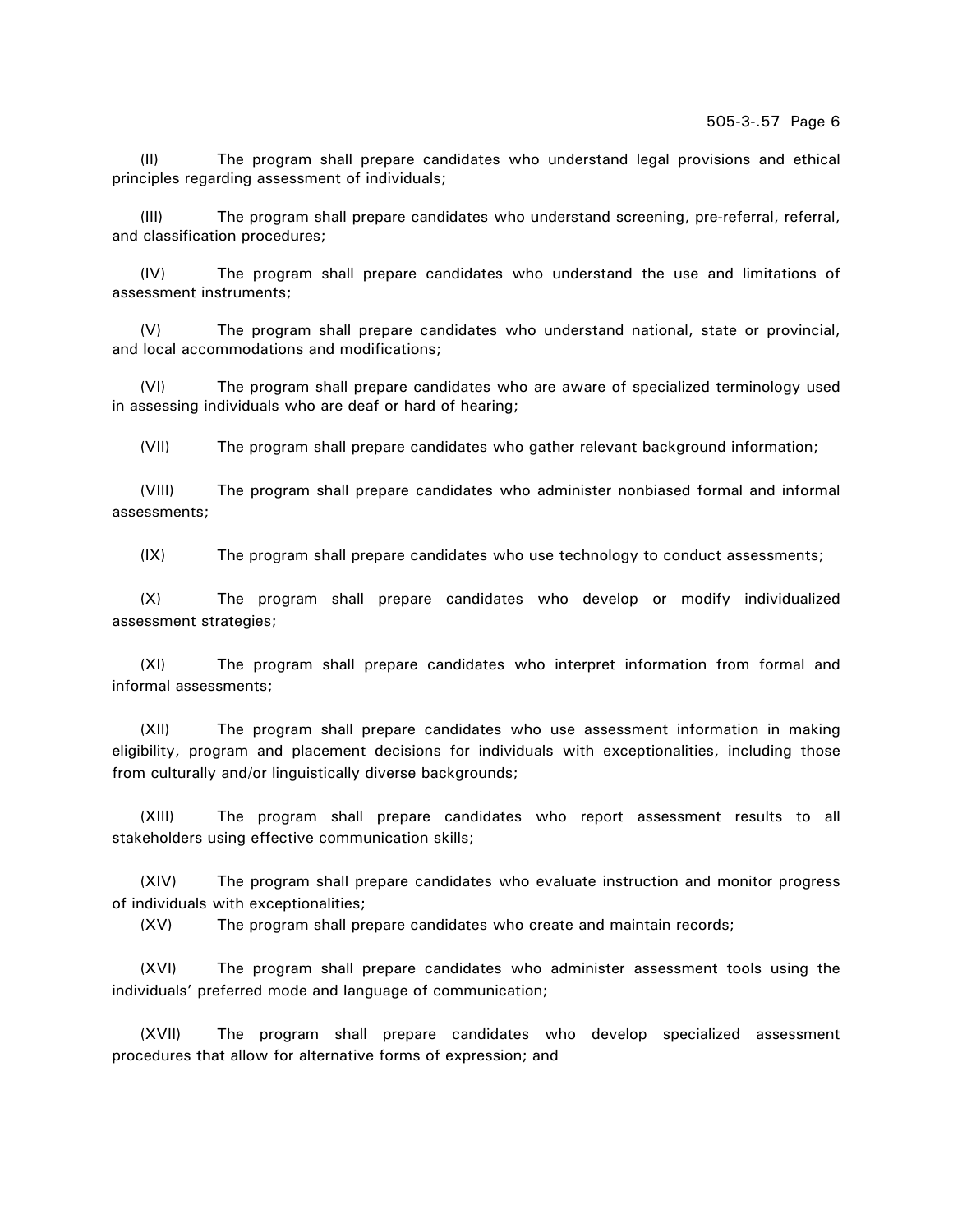(XVIII) The program shall prepare candidates who collect and analyze spoken, signed, or written communication samples.

# (v) Instructional Planning and Strategies

Beginning special education professionals select, adapt, and use a repertoire of evidence-based instructional strategies to advance learning of individuals with exceptionalities. They consider an individual's abilities, interests, learning environments, and cultural and linguistic factors in the selection, development, and adaptation of learning experiences for individuals with exceptionalities. Beginning special education professionals use technologies to support instructional assessment, planning, and delivery for individuals with exceptionalities. They are familiar with augmentative and alternative communication systems and a variety of assistive technologies to support the communication and learning of individuals with exceptionalities. They use strategies to enhance language development and communication skills of individuals with exceptionalities, develop and implement a variety of education and transition plans for individuals with exceptionalities across a wide range of settings and different learning experiences in collaboration with individuals, families and teams, and teach to mastery and promote generalization of learning. They teach crossdisciplinary knowledge and skills such as critical thinking and problem solving to individuals with exceptionalities. The standard and elements will be indicated by the following:

The program shall prepare candidates who are aware of the roles and responsibilities of the Para-educator related to instruction, intervention, and direct service;

(II) The program shall prepare candidates who know and apply evidence-based practices validated for specific characteristics of learners and settings;

(III) The program shall prepare candidates who know augmentative and assistive communication strategies;

(IV) The program shall prepare candidates who are aware of visual tools and organizers that support content mastery and retention by individuals who are deaf or hard of hearing;

(V) The program shall prepare candidates who develop and implement comprehensive, longitudinal individualized programs in collaboration with team members;

(VI) The program shall prepare candidates who involve the individual and family in setting instructional goals and monitoring progress;

(VII) The program shall prepare candidates who use functional assessments to develop intervention plans;

(VIII) The program shall prepare candidates who use task analysis;

(IX) The program shall prepare candidates who sequence, implement, and evaluate individualized learning objectives;

(X) The program shall prepare candidates who integrate affective, social, and life skills with academic curricula;

(XI) The program shall prepare candidates who develop and select instructional content, resources, and strategies that respond to cultural, linguistic, and gender differences;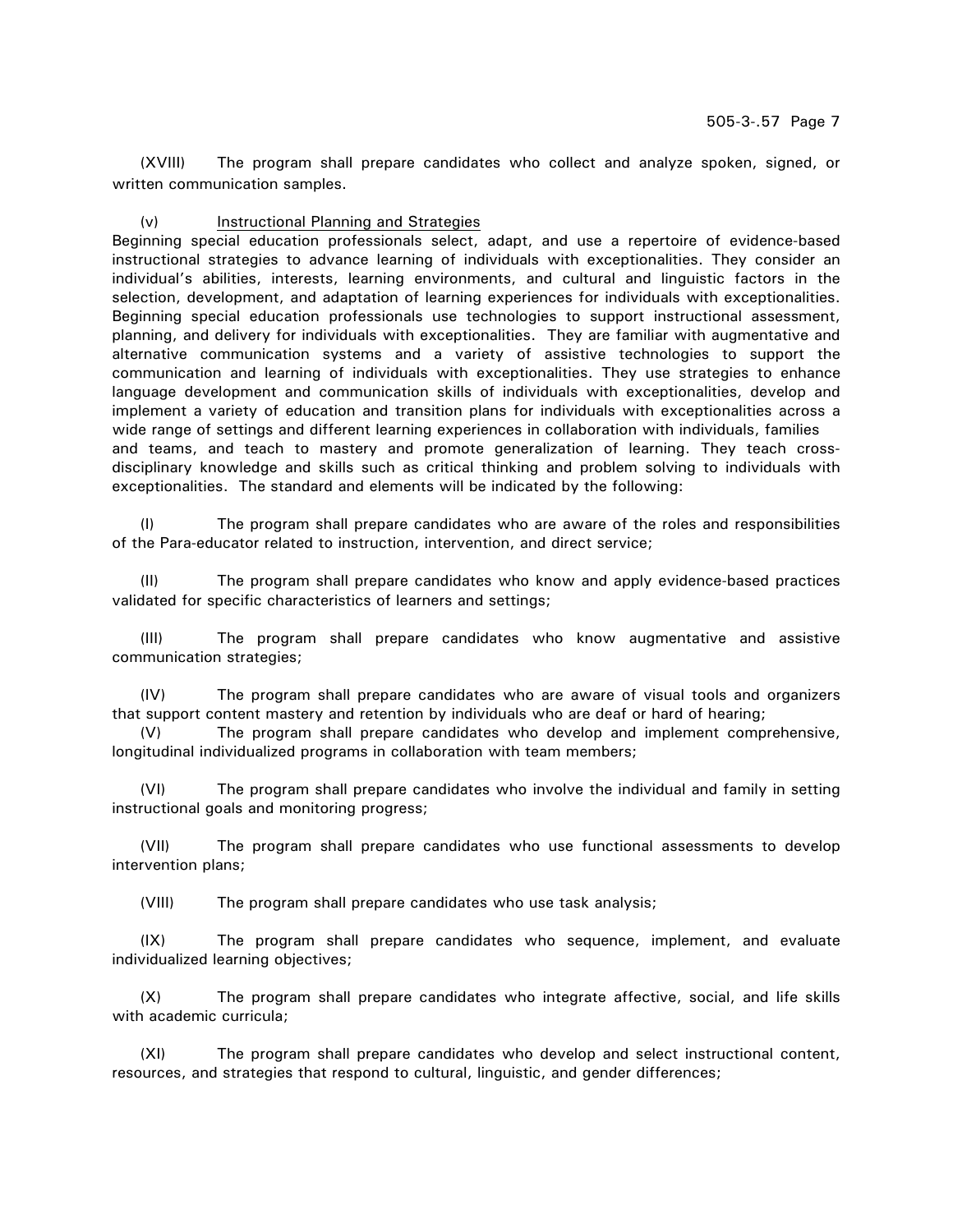(XII) The program shall prepare candidates who incorporate and implement instructional and assistive technology into the educational program;

(XIII) The program shall prepare candidates who prepare lesson plans;

(XIV) The program shall prepare candidates who prepare and organize materials to implement daily lesson plans;

(XV) The program shall prepare candidates who use instructional time effectively;

(XVI) The program shall prepare candidates who make adjustments to instruction based on continual observations;

(XVII) The program shall prepare candidates who prepare individuals to exhibit selfenhancing behavior in response to societal attitudes and actions;

(XVIII) The program shall prepare candidates who use strategies to facilitate integration into various settings;

(XIX) The program shall prepare candidates who teach individuals to use self-assessment, problem-solving, and other cognitive strategies to meet their needs;

(XX) The program shall prepare candidates who select, adapt, and use instructional strategies and materials according to characteristics of the individual with exceptionalities;

(XXI) The program shall prepare candidates who use strategies to facilitate maintenance and generalization of skills across learning environments;

(XXII) The program shall prepare candidates who use procedures to increase the individual's self-awareness, self-management, self-control, self-reliance, and self-esteem;

(XXIII) The program shall prepare candidates who use strategies that promote successful transitions for individuals with exceptionalities;

(XXIV) The program shall prepare candidates who use strategies to support and enhance communication skills of individuals with exceptionalities;

(XXV) The program shall prepare candidates who use communication strategies and resources to facilitate understanding of subject matter for individuals with exceptionalities whose primary language is not the dominant language;

(XXVI) The program shall prepare candidates who modify instructional practices in response to ongoing assessment data;

(XXVII) The program shall prepare candidates who apply strategies to facilitate cognitive and communicative development;

(XXVIII) The program shall prepare candidates who implement strategies for stimulating and using residual hearing;

(XXIX) The program shall prepare candidates who facilitate independent communication in all contexts;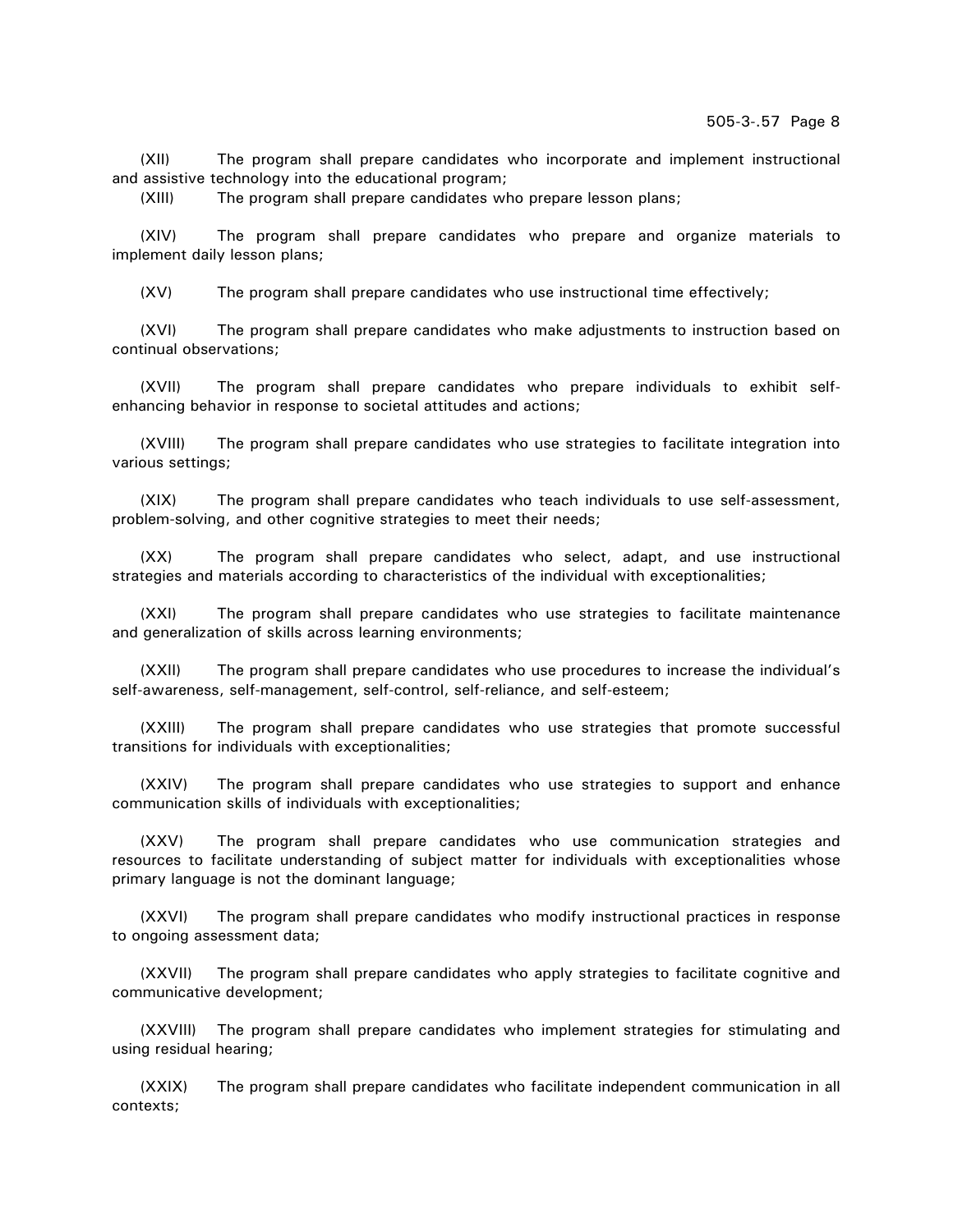(XXX) The program shall prepare candidates who use reading methods appropriate to individuals with exceptionalities;

(XXXI) The program shall prepare candidates who implement strategies for developing spoken language in orally communicating individuals and sign language proficiency in signing individuals;

(XXXII) The program shall prepare candidates who use specialized technologies, resources, and instructional strategies unique to individuals who are deaf or hard of hearing;

(XXXIII) The program shall prepare candidates who develop successful inclusion experiences;

(XXXIV) The program shall prepare candidates who develop proficiency in the languages used to teach individuals who are deaf or hard of hearing;

(XXXV) The program shall prepare candidates who provide activities to promote print literacy and content area reading and writing through instruction via spoken language and/or the signed language indigenous to the Deaf community;

(XXXVI) The program shall prepare candidates who apply first- and second-language teaching strategies to the instruction of the individual; and

(XXXVII) The program shall prepare candidates who provide balance among explicit instruction, guided instruction, peer learning, and reflection.

#### (vi) Professional Learning and Ethical Practice

Beginning special education professionals use foundational knowledge of the field and their professional Ethical Principles and Practice Standards to inform special education practice, to engage in lifelong learning and to advance the profession. They use Ethical Principles and Professional Practice Standards to guide their practice and understand how foundational knowledge and current issues influence professional practice. They understand that diversity is a part of families, cultures, and schools, and that complex human issues can interact with the delivery of special education services. Beginning special education professionals understand the significance of lifelong learning and participate in professional activities and learning communities. They advance the profession by engaging in activities such as advocacy and mentoring and provide guidance and direction to Para-educators, tutors, and volunteers. The standard and elements will be indicated by the following:

(I) The program shall prepare candidates who understand models, theories, philosophies, and research methods that form the basis for special education practice;

(II) The program shall prepare candidates who understand laws, policies and ethical principles regarding behavior management, planning and implementation;

(III) The program shall prepare candidates who understand the relationship of special education to the organization and function of educational agencies;

(IV) The program shall prepare candidates who understand the rights and responsibilities of individuals with exceptionalities, parents, teachers, and other professionals, and schools related to exceptionalities;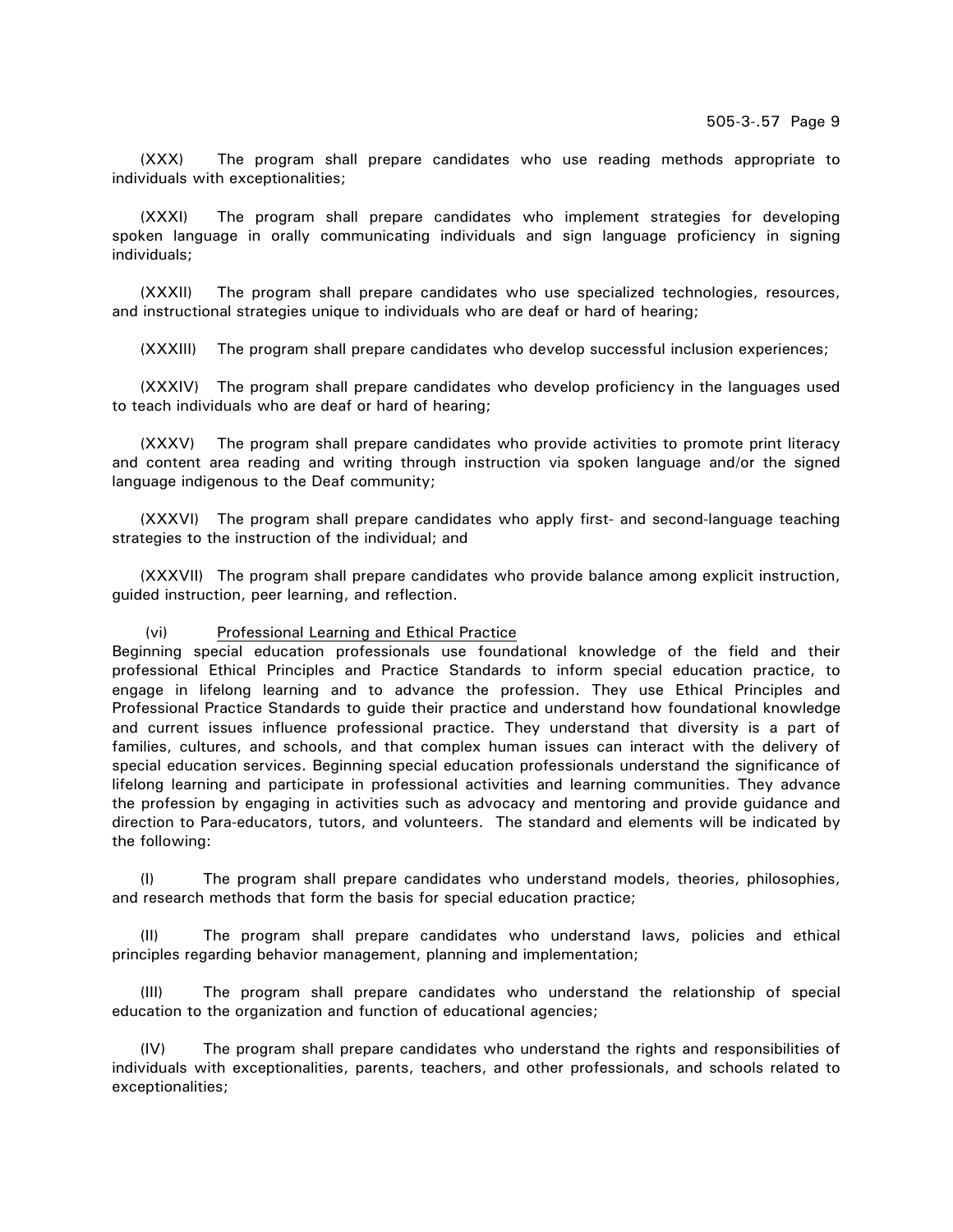(V) The program shall prepare candidates who understand issues in definition and identification of individuals with exceptionalities, including those from culturally and linguistically diverse backgrounds;

(VI) The program shall prepare candidates who understand issues, assurances and due process rights related to assessment, eligibility, and placement within a continuum of services;

(VII) The program shall prepare candidates who understand family systems and the role of families in the educational process;

(VIII) The program shall prepare candidates who understand historical points of view and contributions of culturally diverse groups;

(IX) The program shall prepare candidates who understand the impact of the dominant culture on shaping schools and the individuals who study and work in them;

(X) The program shall prepare candidates who understand the potential impact of differences in values, languages, and customs that can exist between the home and school;

(XI) The program shall prepare candidates who understand personal cultural biases and differences that affect one's teaching;

(XII) The program shall prepare candidates who understand the importance of the teacher serving as a model for individuals with exceptionalities;

(XIII) The program shall prepare candidates who understand the continuum of lifelong professional development;

(XIV) The program shall prepare candidates who understand methods to remain current regarding research-validated practice;

(XV) The program shall prepare candidates who understand model programs for individuals who are deaf or hard of hearing:

(XVI) The program shall prepare candidates who understand the roles and responsibilities of teachers and support personnel in educational practice for individuals who are deaf or hard of hearing;

(XVII) The program shall prepare candidates who are aware of professional resources relevant to the field of education of individuals who are deaf or hard of hearing;

(XVIII) The program shall prepare candidates who have knowledge of professional organizations in the field of deaf education;

(XIX) The program shall prepare candidates who understand the incidence and prevalence figures for individuals who are deaf and hard of hearing;

(XX) The program shall prepare candidates who understand the sociocultural, historical, and political forces unique to deaf education;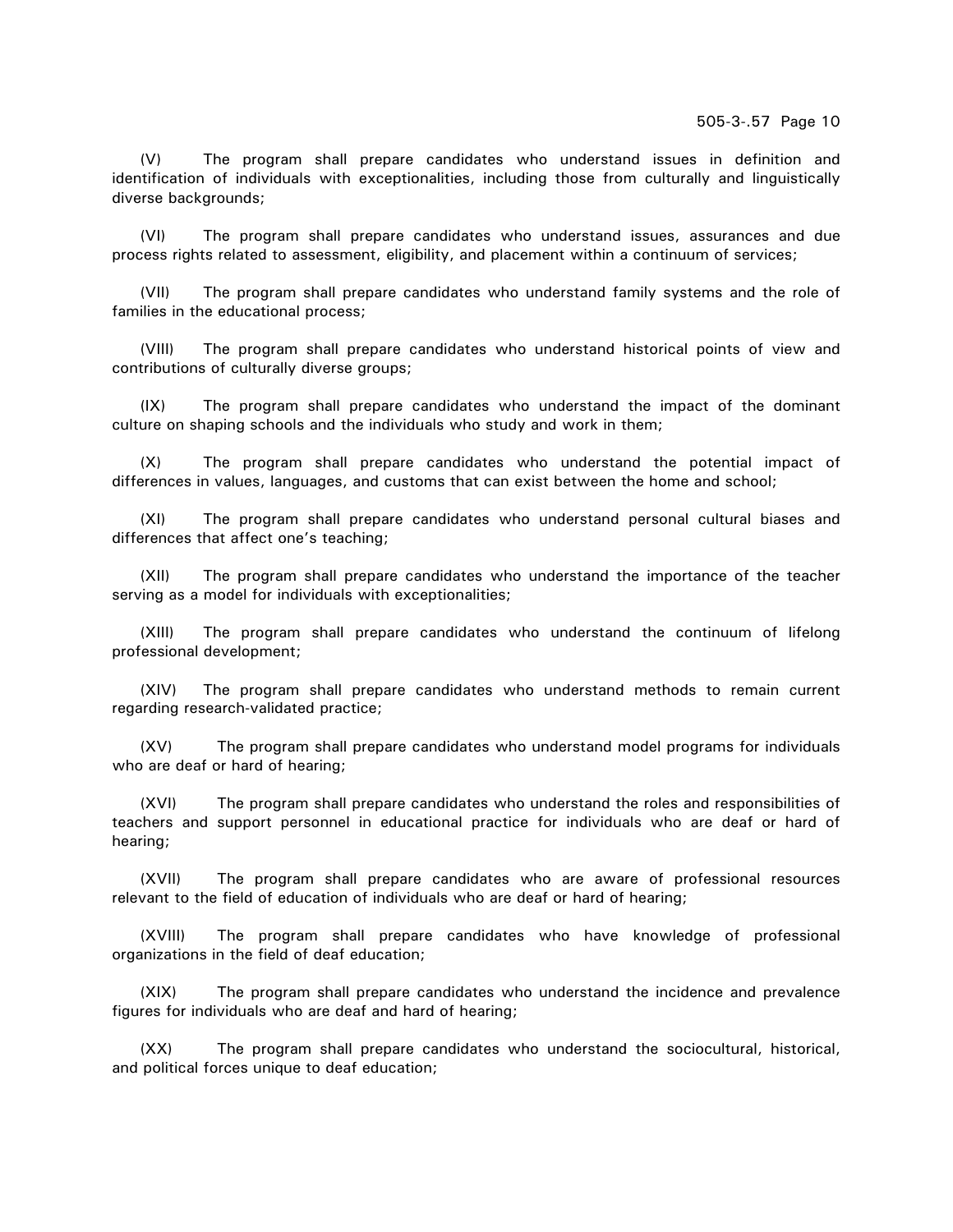(XXI) The program shall prepare candidates who understand etiologies of hearing loss that can result in additional learning challenges;

(XXII) The program shall prepare candidates who practice within the CEC Code of Ethics and other standards of the profession;

(XXIII) The program shall prepare candidates who uphold high standards of competence and integrity and exercise sound judgment in the practice of the profession;

(XXIV) The program shall prepare candidates who act ethically in advocating for appropriate services;

(XXV) The program shall conduct professional activities in compliance with applicable laws and policies;

(XXVI) The program shall prepare candidates who demonstrate commitment to developing the highest education and quality-of-life potential of individuals with exceptional learning needs;

(XXVII) The program shall prepare candidates who demonstrate sensitivity for the culture, language, religion, gender, disability, socio-economic status, and sexual orientation of individuals;

(XXVIII) The program shall prepare candidates who practice within their skill limit and obtain assistance as needed;

(XXIX) The program shall prepare candidates who use verbal, nonverbal, and written language effectively;

(XXX) The program shall prepare candidates who conduct self-evaluation of instruction;

(XXXI) The program shall prepare candidates who access information on exceptionalities;

(XXXII) The program shall prepare candidates who reflect on one's practice to improve instruction and guide professional growth;

(XXXIII) The program shall prepare candidates who engage in professional activities that benefit individuals with exceptionalities, their families, and one's colleagues;

(XXXIV) The program shall prepare candidates who demonstrate commitment to engage in evidence-based practices;

(XXXV) The program shall prepare candidates who articulate personal philosophies of special education;

(XXXVI) The program shall prepare candidates who communicate proficiently in spoken language or the sign language indigenous to the Deaf community;

(XXXVII) The program shall prepare candidates who increase proficiency and sustain a life-long commitment to maintaining instructional langue competence;

(XXXVIII) The program shall prepare candidates who can explain historical foundations and research evidence upon which education practices is based; and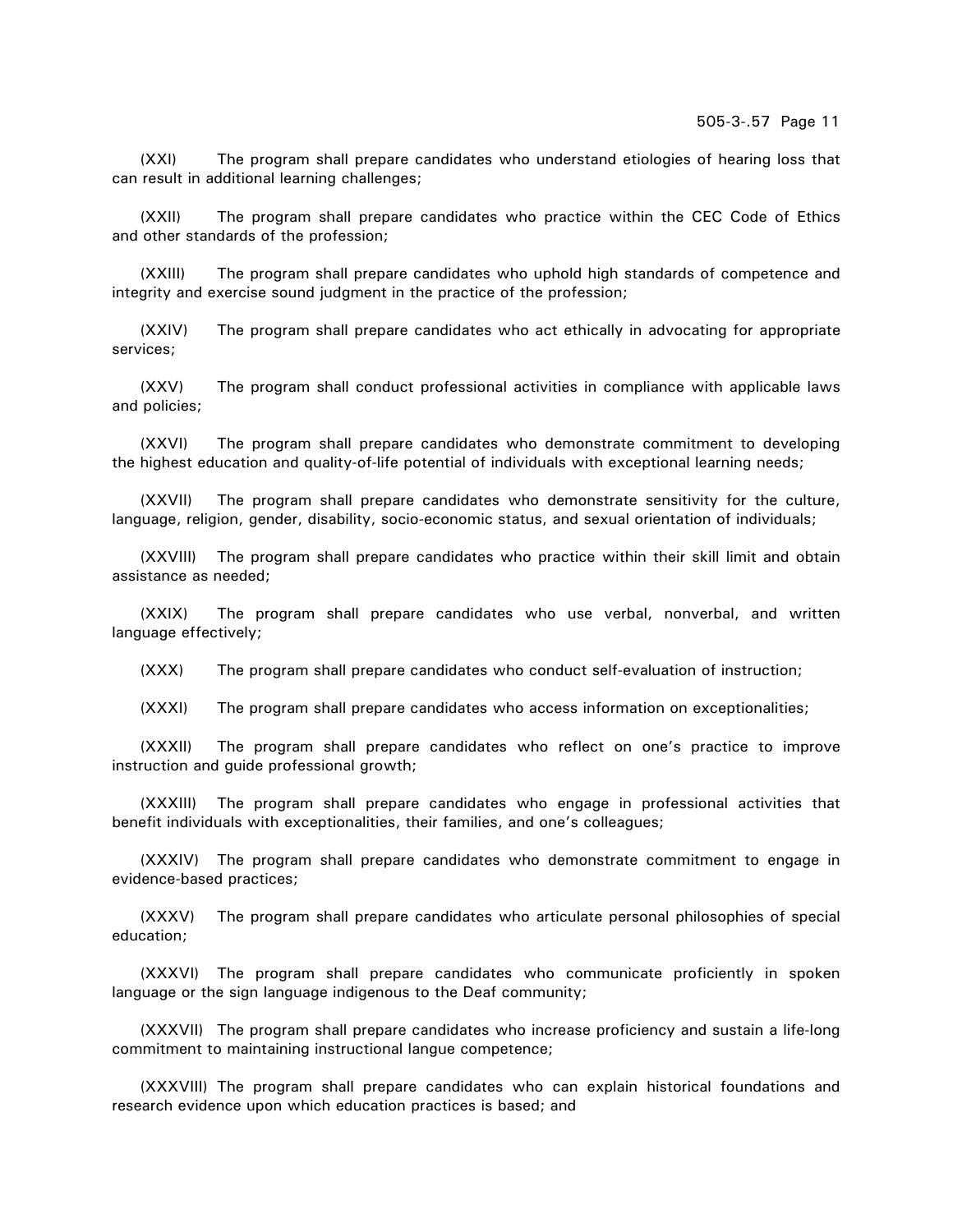(XXXIX) The program shall prepare candidates who develop and enrich cultural competence relative to the Deaf community.

#### (vii) Collaboration

Beginning special education professionals collaborate with families, other educators, related service providers, individuals with exceptionalities, and personnel from community agencies in culturally responsive ways to address the needs of individuals with exceptionalities across a range of learning experiences. They use the theory and elements of effective collaboration, serve as a collaborative resource to colleagues and use collaboration to promote the well-being of individuals with exceptionalities across a wide range of settings and collaborators. The standard and elements will be indicated by the following:

(I) The program shall prepare candidates who know models and strategies of consultation and collaboration;

(II) The program shall prepare candidates who know the roles of individuals with exceptional learning needs, families, and school and community personnel in the planning of an individualized program;

(III) The program shall prepare candidates who understand the concerns of families of individuals with exceptional learning needs and strategies to help address these concerns;

(IV) The program shall prepare candidates who know culturally responsive factors that promote effective communication and collaboration with individuals with exceptional learning needs, families, school personnel, and community members;

(V) The program shall prepare candidates who are aware of services, organizations, and networks that support individuals who are deaf or hard of hearing;

(VI) The program shall prepare candidates who maintain confidential communication about individuals with exceptional learning needs;

(VII) The program shall prepare candidates who collaborate with families and others in the assessment of individuals with exceptional learning needs;

(VIII) The program shall prepare candidates who foster respectful and beneficial relationships between families and professionals;

(XIX) The program shall prepare candidates who assist individuals with exceptionalities and their families in becoming active participants in the educational team;

(X) The program shall prepare candidates who plan and conduct collaborative conferences with individuals with exceptionalities and their families;

(XI) The program shall prepare candidates who collaborate with school personnel and community members in integrating individuals with exceptional learning needs into various settings;

(XII) The program shall prepare candidates who use group problem solving skills to develop, implement and evaluate collaborative activities;